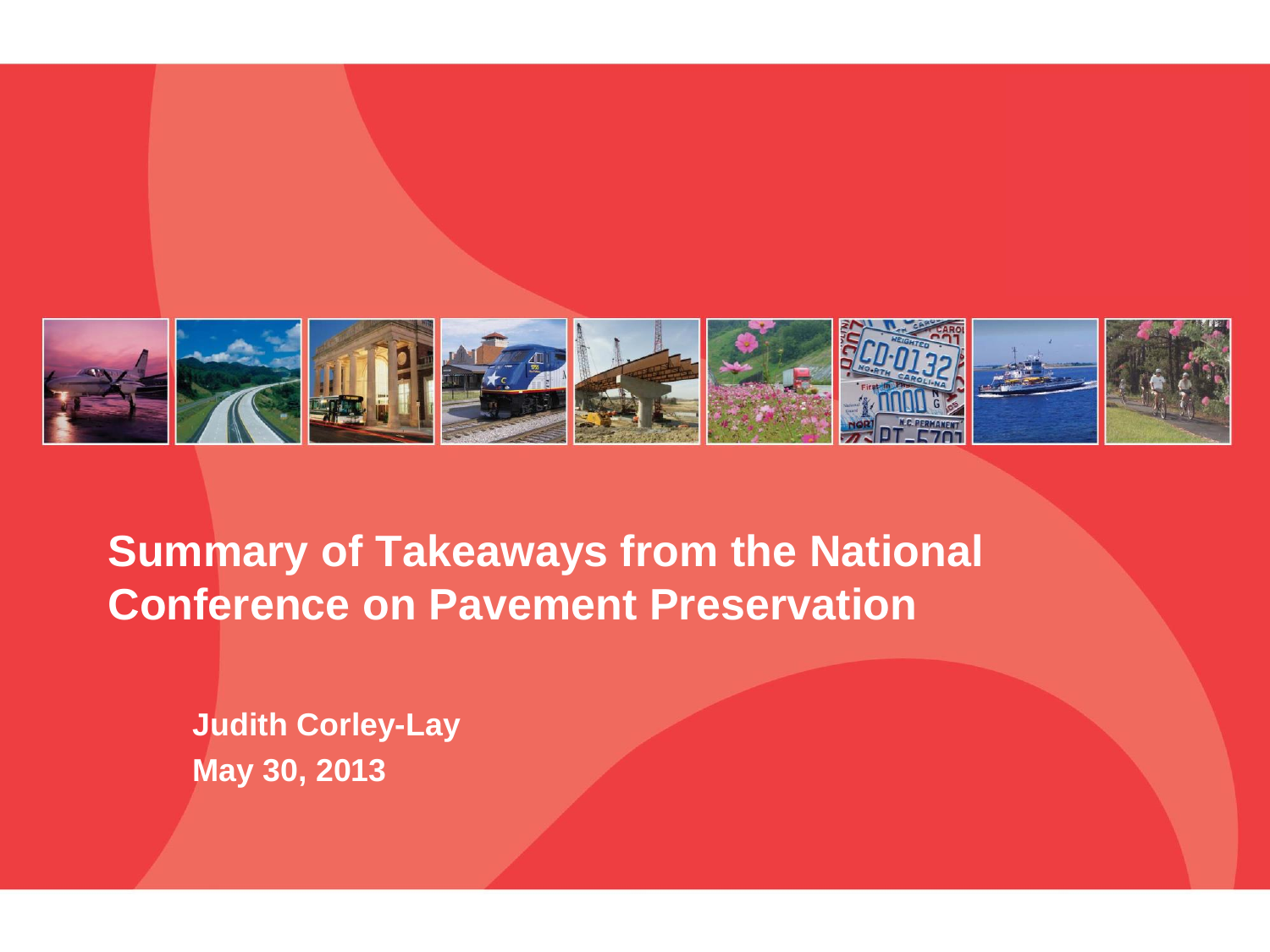

### **Three Areas of Takeaways**

- National Issues
- State to State (or state to local)
- Products or Processes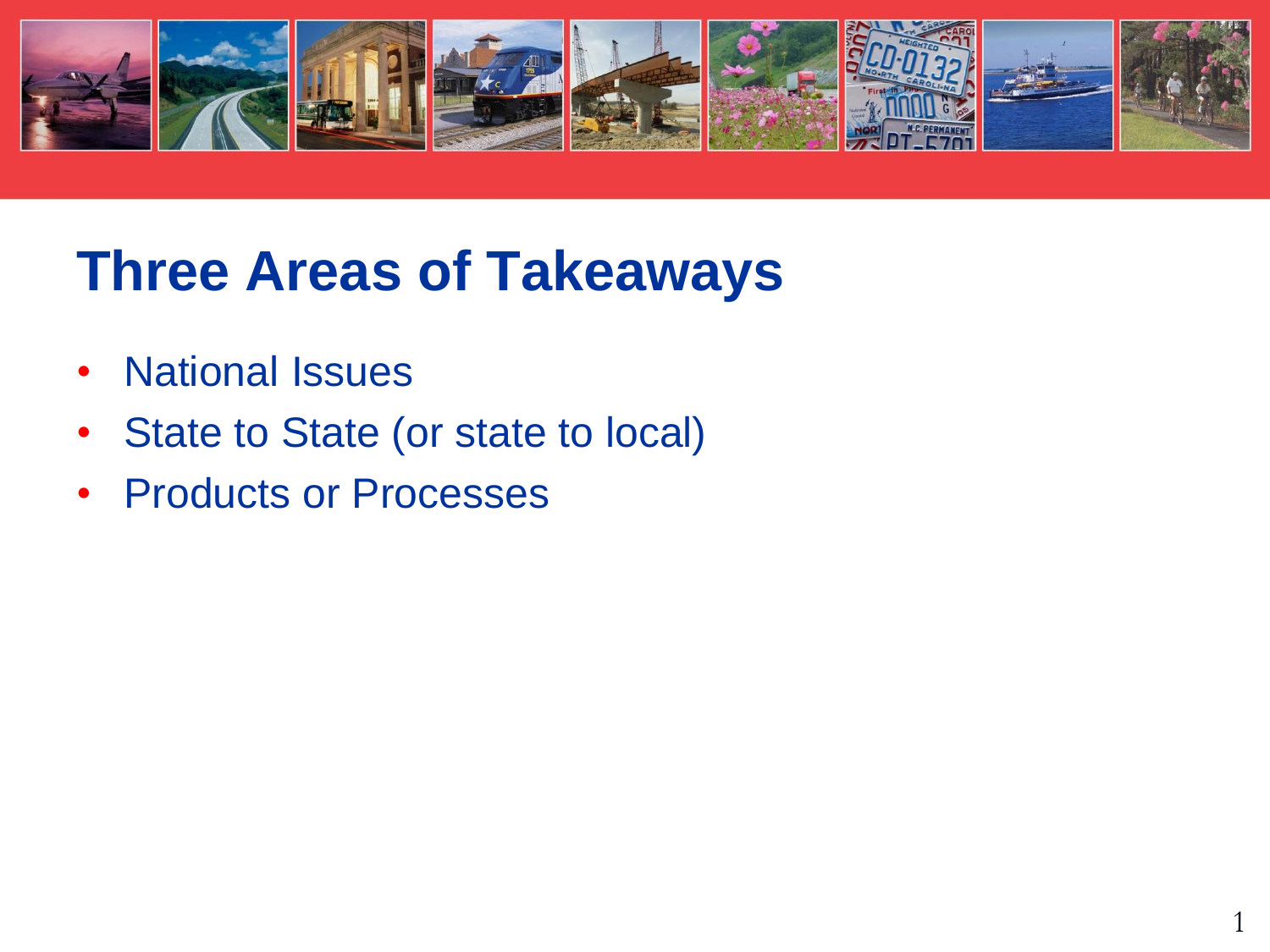

## **National Issues**

- MAP21- Performance Measures, Rules, Regulations, Process. Importance of Preservation language.
- NCAT and LTPP
- FHWA checklist application
- Funding
- National consistency.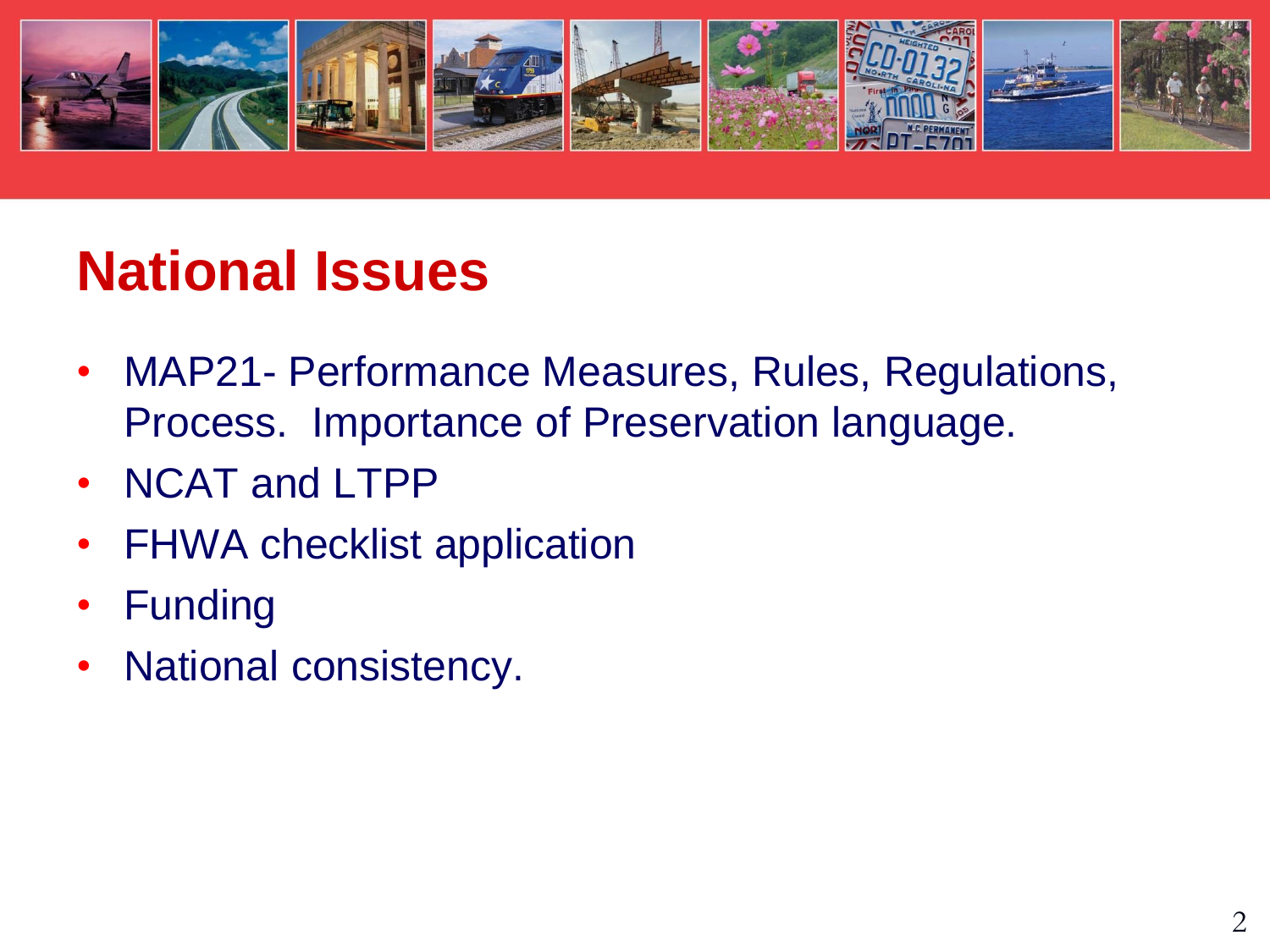

#### **State to State- Sharing what we do and** *learning from each other*

- Benefit cost and LCCA- Texas shared their cost benefit approach
- Cold in Place- Nevada
- PP Manual- Maryland
- Hot in Place- Kansas
- … and many more (14 in all!)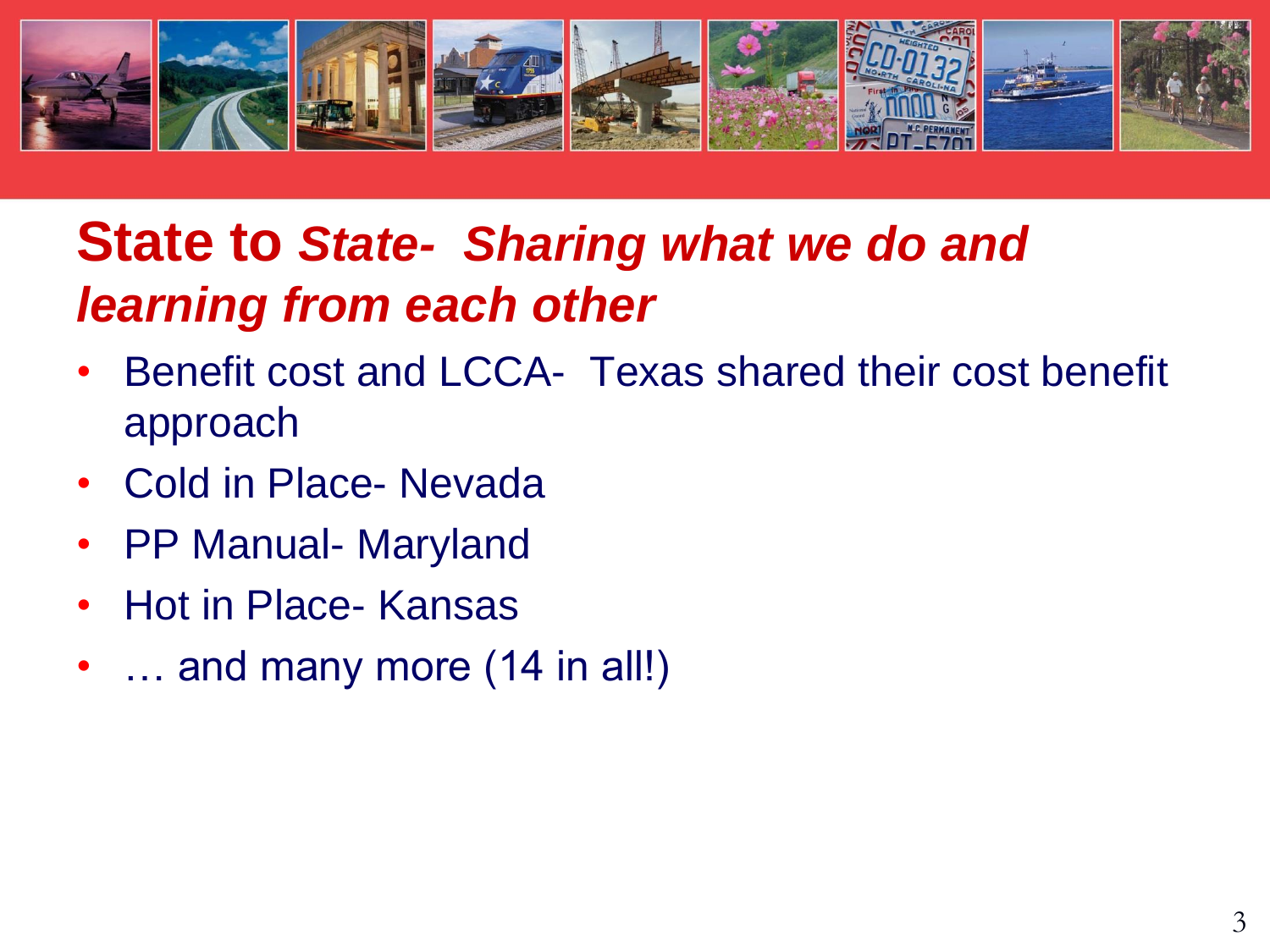

# **Techniques/New Methods**

- Use of fibers
- Skidabrader, rejuvenator
- Cold in Place
- New Equipment
- **Micromilling**
- Water Blasting
- Frictional Fog Seals
- Methods of quantifying value to society and sustainability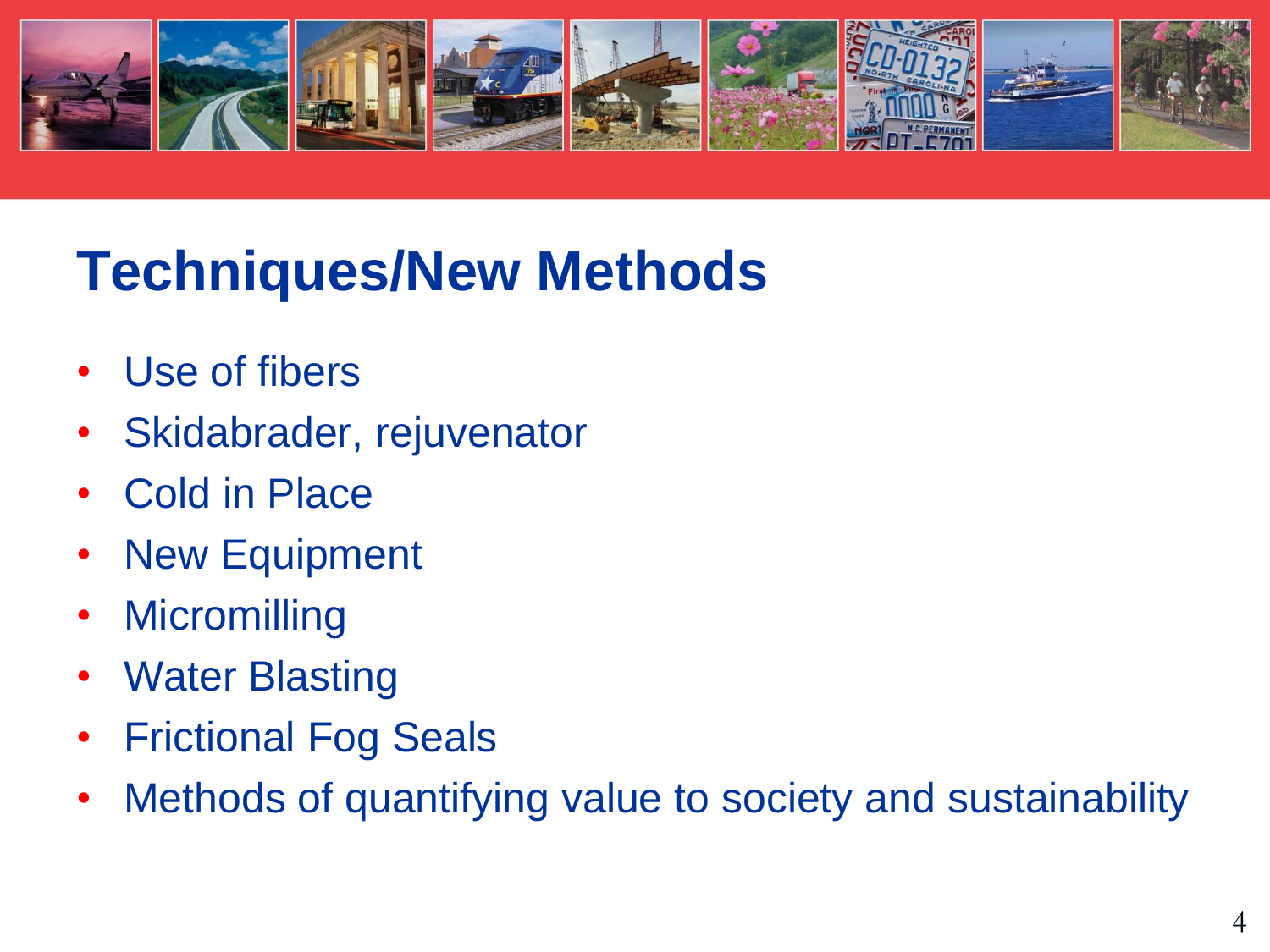

# **Other Comments**

- Value in discussions between partnerships
- Networking was great. Putting a face to a name.
- Importance of Executive presence.
- "Our leaders need to "see" the demo.
- Excellent state and local attendance.
- Need a preservation organization for locals.
- Excellent format for demos and conference.